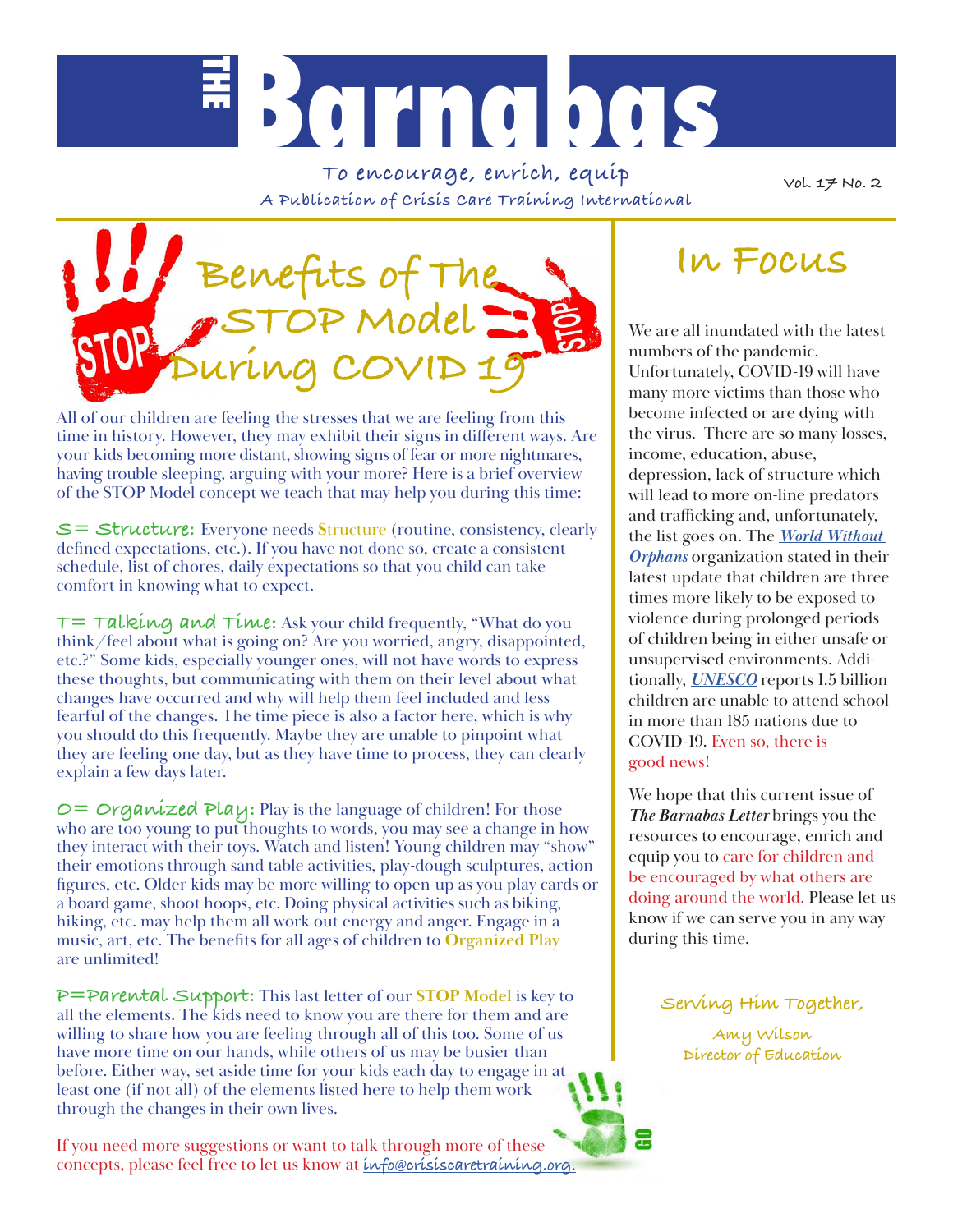

Deep in the High Plains of America is the Pine Ridge Indian Reservation in South Dakota, home to the Oglala Lakota tribe of Native Americans. Conditions here rival any third world country in poverty, illiteracy, poor health, crime, and addiction. Average life expectancy for women is 52, while most men never see their sixth<br>decade of life at all. Unemployment levels are jaw dropping high—at 80%. One can only imagine the impact of this existence on the children of the reservation.

Oglala, a tiny settlement, consists of run-down govern- ment housing developments, a part-time post office, a laundry mat, and a inconsistently supplied convenience store. In the heart of this community is the Re-Creation Center, a Christian ministry center staffed by non-native missionaries, and Oyate Concern Christian School, a welcome and necessary alternative for 28 of the 500 or more kids of this community. These ministries exist to serve the surrounding population by providing a church and educational setting for ministry activities and most importantly, to provide a "safe place" for kids who live the daily experience of trauma.

Most children here come from broken and unstable homes, rarely knowing the normal functioning of father/mother/child relationships. Most are stuffed into households with unpredictable or absent supervision, living in family groups most often run by an elderly grandmother or mother figure that may or may not be related. Homes are often filled with a lifestyle of addiction and abuse which, accompanied by poverty and extreme neglect, mean most children are not having basic needs met for any level of normal development.

In the best of times it is a monumental challenge to minister here. Imagine the dismay to be under the threat of a pandemic and the order that both the Rec Center and the school must close because of the potential spread of the virus. But what about the homes in which these kids must "shelter-in-place?" As one staff person said, "what goes on behind closed doors may be much worse than catching the virus."

Please pray for these Oglala kids, that they will be protected from additional harm and neglect and that the Rec Center and school will re-open soon.

**Kristin Johnson is a Denver resident who has served with Highline Community Church alongside the Rec Center and Oyate School for more than eight years. She hopes to complete the Train the Trainer course soon,in order to take trauma training to this part of the Reservation.**



# **Training in The Midst of The Pandemic**



*We have been so greatly encouraged by many of our trainers' desire to reach out and help during the COVID-19 crisis. Within the last month, on-line trainings have been quickly organized and started in Argentina, Indonesia, and Oregon (USA). Below is a report from two of our great trainers, Jessica (left) and Yulianna (right), in Indonesia:*

"We have a class of 15 locals who have a heart for reaching children and young people. The group is very diverse in ministry scope and outreach. One young woman feels called to serve the children that live in an impoverished community at a cemetery. Another is serving a non-governmental organization in another city that focuses on children at risk. Several are actively involved in reaching unreached people groups and want to understand the signs of trauma as they work with teens and young adults. Several others are studying psychology and specifically want to be equipped to help children in crisis.

The idea for starting this training group came just one week before everyone went onlock down. We quickly realized that the Lord had given us an opportunity to use this time to equip a group of young people to be ready to respond to some of the needs this situation may be creating. This training is so exciting because of the potential and passion in the trainees to learn and impact the lives of one another and children. They are sharing and working together to understand and apply the material and connecting with one another in really specials ways. We realize that the Lord has strategically orchestrated this training and that He has plans that we cannot even imagine as they all continue their journeys to serving young people in this nation and throughout the world.

This class has far exceeded my expectations so far. The Lord is working in the lives of the trainees to bring healing to some deep hurts from the past and to position them to be part of the healing of others. It has been so encouraging to be able to be part of this journey with them!"